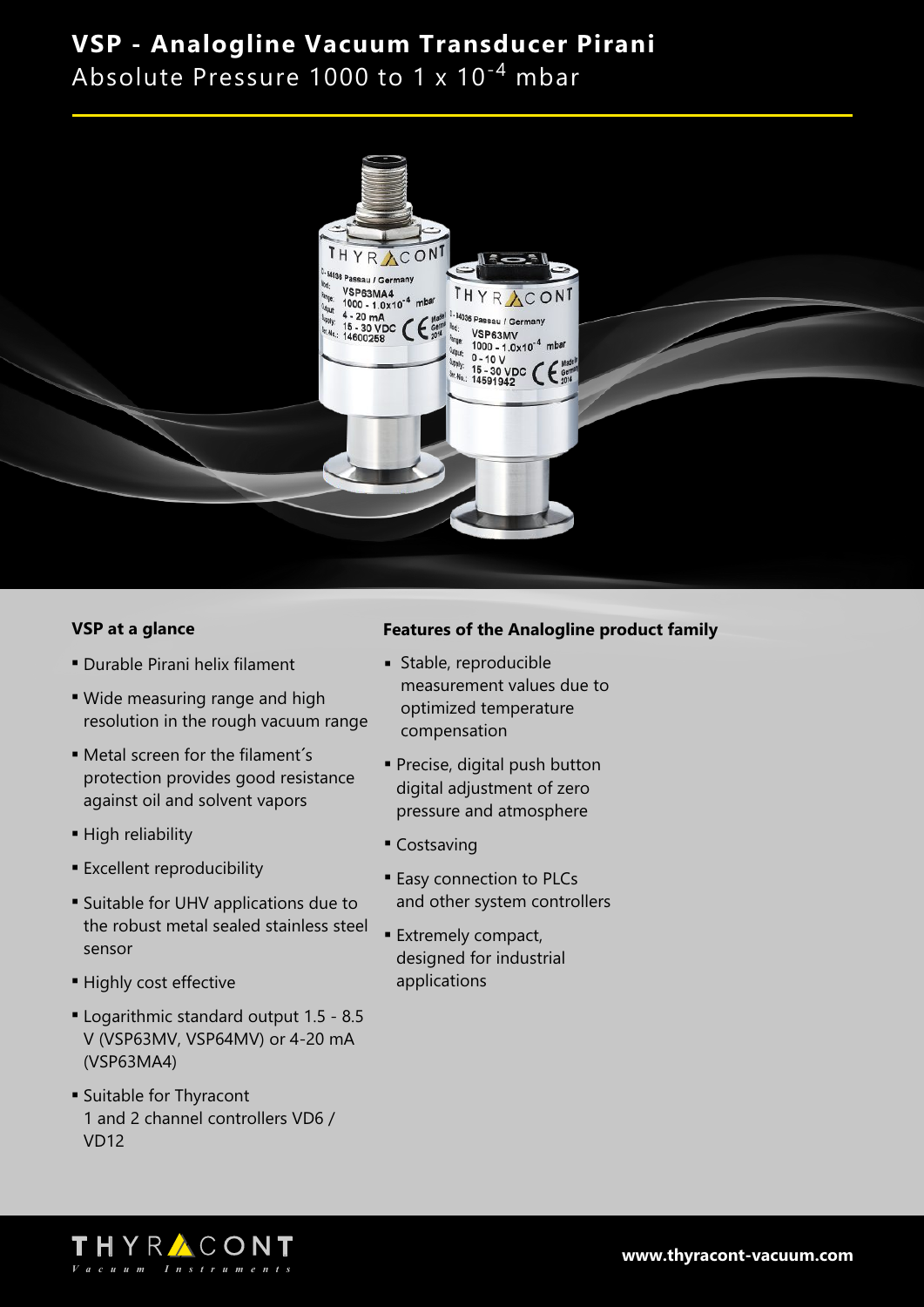Absolute Pressure 1000 to 1 x 10<sup>-4</sup> mbar



#### **Technical Data**

| <b>Measuring Principle</b>   | Heat conduction (Impulse Pirani), depending on gas type                                                                       |
|------------------------------|-------------------------------------------------------------------------------------------------------------------------------|
| <b>Measurement Range</b>     | 1000 - 1e-4 mbar (750 - 1e-4 Torr)                                                                                            |
| Materials with Vac. Contact  | Stainless steel 1.4307, tungsten, nickel, glass                                                                               |
| Max. Overload                | 10 bar absolute                                                                                                               |
| Accuracy                     | 1000 - 20 mbar: < 30% from reading<br>20 - 0,002 mbar: < 10% from reading                                                     |
| Repeatability                | 20 - 0,002 mbar: 2% from reading                                                                                              |
| Response time                | $< 200$ ms                                                                                                                    |
| <b>Voltage Supply</b>        | 15 - 30 VDC                                                                                                                   |
| <b>Electrical Connection</b> | M12 A, 5pole, male, lockable (VSP63MA4)<br>Hirschmann, 6 pole, male, lockable (VSP63MV/VSP64MV)                               |
| <b>Power Consumption</b>     | Max. 1.5 W with 24 VDC supply voltage (VSP63MA4)<br>max. 1.0 W with 24 VDC supply voltage (VSP63MV/VSP64MV)                   |
| <b>Operating Temperature</b> | $+5+60^{\circ}C$                                                                                                              |
| <b>Storage Temperature</b>   | $-20+70°C$                                                                                                                    |
| Max. Bake Out Temperature    | Max. 150°C at the flange (transducer separated from voltage supply)                                                           |
| <b>Output Signal</b>         | VSP63MA4: 4 - 20 mA, logarithmic<br>VSP63MV/VSP64MV: 0 - 10 VDC, load > 10 kW<br>range 1.5 - 8.5 VDC, logarithmic (1V/decade) |
| <b>Vacuum Connection</b>     | Small flange DN 16 ISO-KF (VSP63MA4, VSP63MV),<br>conflat flange DN 16 CF (VSP64MV)                                           |
| <b>Protection Class</b>      | IP54 (VSP63MA4), IP40 (VSP63MV, VSP64MV)                                                                                      |
| Weight                       | 120 g (VSP63MA4), 98 g (VSP63MV), 135 g (VSP64MV)                                                                             |



**www.thyracont-vacuum.com**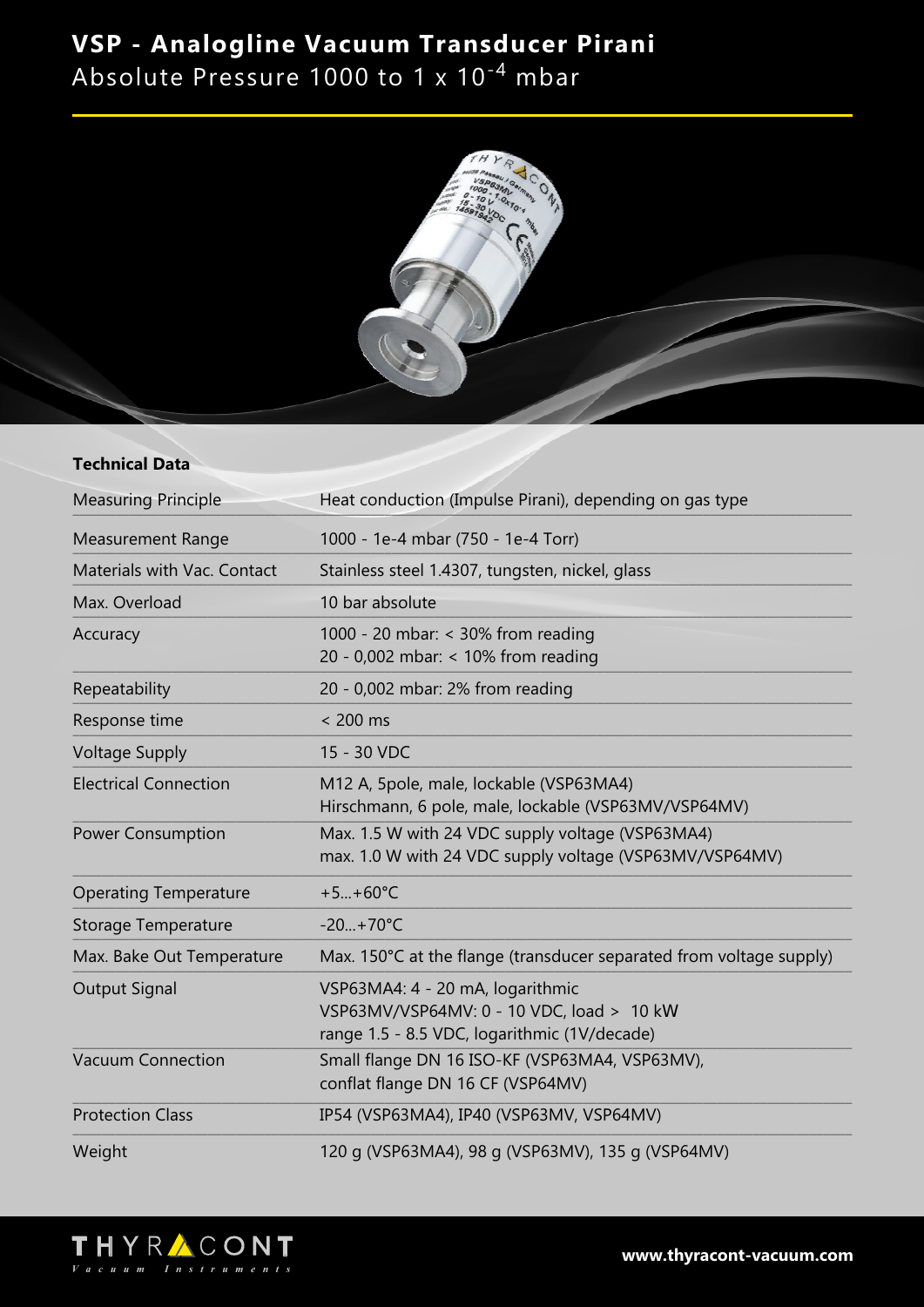Absolute Pressure 1000 to 1 x  $10^{-4}$  mbar



#### **Dimensions in mm**





#### **Model designations**

- VSP63MA4 DN 16 ISO-KF connection output 4 20 mA, log.
- VSP63MV DN 16 ISO-KF connection output 0 10 V, log.
- VSP64MV DN 16 CF connection output 0 10 V, log.
- VD64P230 Set (230 VAC) with 1 channel controller VD6S2230 + VSP63MA4 + measuring cable 2 m
- <sup>n</sup> VD124P Set mit 2 channel controller VD12 + VSP63MV + measuring cable 2 m

### **Accessories**

- **xB0500004** Mating plug, 5pole, for VSP63MA4
- **xB0600002** Mating plug, 6pole, for VSP63MV/VSP64MV
- **W0509002** Measuring cable for VSP63MA4 with VD6, shielded, 2 m
- $W0509006$ Measuring cable for VSP63MA4 with VD6, shielded, 6 m
- $W0606002$ Measuring cable for VSP63MV/VSP64MV with VD12, shielded, 2 m
- <sup>n</sup> W0606006 Measuring cable for VSP63MV/VSP64MV with VD12, shielded, 6 m